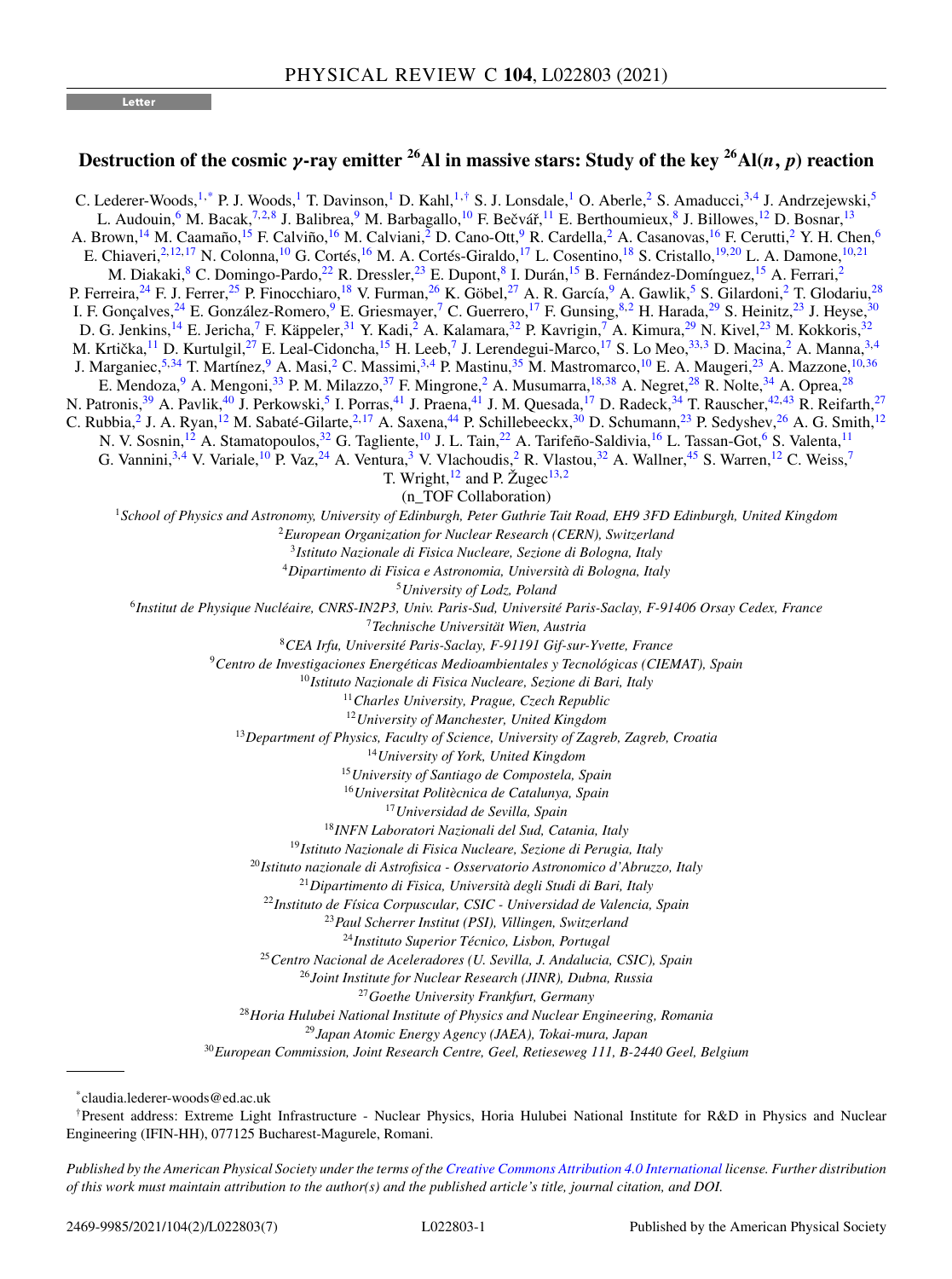<span id="page-1-0"></span>*Karlsruhe Institute of Technology, Campus North, IKP, 76021 Karlsruhe, Germany National Technical University of Athens, Greece Agenzia nazionale per le nuove tecnologie (ENEA), Bologna, Italy Physikalisch-Technische Bundesanstalt (PTB), Bundesallee 100, 38116 Braunschweig, Germany Istituto Nazionale di Fisica Nucleare, Sezione di Legnaro, Italy Consiglio Nazionale delle Ricerche, Bari, Italy Istituto Nazionale di Fisica Nucleare, Sezione di Trieste, Italy Dipartimento di Fisica e Astronomia, Università di Catania, Italy University of Ioannina, Greece University of Vienna, Faculty of Physics, Vienna, Austria University of Granada, Spain Department of Physics, University of Basel, Switzerland Centre for Astrophysics Research, University of Hertfordshire, United Kingdom Bhabha Atomic Research Centre (BARC), India Australian National University, Canberra, Australia*

 $\circ$ (Received 22 January 2021; accepted 9 August 2021; published 30 August 2021)

The <sup>26</sup>Al(*n*, *p*) <sup>26</sup>Mg reaction is the key reaction impacting on the abundances of the cosmic  $\gamma$ -ray emitter  $^{26}$ Al produced in massive stars and impacts on the potential pollution of the early solar system with  $^{26}$ Al by asymptotic giant branch stars. We performed a measurement of the <sup>26</sup>Al(*n*, *p*)<sup>26</sup>Mg cross section at the high-flux beam line EAR-2 at the n\_TOF facility (CERN). We report resonance strengths for eleven resonances, nine being measured for the first time, while there is only one previous measurement for the other two. Our resonance strengths are significantly lower than the only previous values available. Our cross-section data range to 150 keV neutron energy, which is sufficient for a reliable determination of astrophysical reactivities up to 0.5 GK stellar temperature.

DOI: [10.1103/PhysRevC.104.L022803](https://doi.org/10.1103/PhysRevC.104.L022803)

The long-lived radioisotope <sup>26</sup>Al ( $T_{1/2} = 0.7$  Myr) plays a unique role for our understanding of the origin of the chemical elements in the cosmos. Its presence can be directly observed in our galaxy by its decay radiation [\[1\]](#page-6-0), providing proof of ongoing nucleosynthesis, and giving clues about nucleosynthesis processes inside stars.

Identifying the astrophysical sites and stellar yields of  $^{26}$ Al provides important information to study galactical chemical evolution, supernova explosions, and may help to understand the formation of our solar system (extinct  $26\text{\AA}$ ) found in meteorites suggests that  $^{26}$ Al was injected into the solar system just before its formation [\[2\]](#page-6-0)).

Significant progress to identify the origin of galactic  $^{26}$ Al has been made by detailed satellite observations of its abundance distribution across the galaxy (COMPTEL [\[3\]](#page-6-0) and INTEGRAL [\[4\]](#page-6-0)), suggesting massive stars as most likely sites for  $^{26}$ Al production. Stellar models link  $^{26}$ Al production to three distinct stellar sites in massive stars [\[5–7\]](#page-6-0): (i) the hydrogen-burning phase in Wolf Rayet stars [\[8\]](#page-6-0), (ii) convective C burning, and (iii) explosive Ne/C burning in stars before and during core collapse. A missing piece of information is the experimental determination of nuclear reaction rates which influence the amount of 26Al produced in these different stellar sites. Major uncertainties to determine  $^{26}$ Al abundances in sites (ii) and (iii) are the neutron-induced destruction reactions  $(n, \alpha)$  and  $(n, p)$ . In their sensitivity study, Iliadis *et al.* [\[6\]](#page-6-0) conclude that present uncertainties of the  $^{26}$ Al(*n*, *p*) reaction at stellar temperatures above 1 GK have the most impact on estimates of overall  $^{26}$ Al production in massive stars.

Among the candidates for the pollution of the early solar system with  $^{26}$ Al are asymptotic giant branch (AGB) stars [\[9\]](#page-6-0). The contribution of low-mass (<4  $M_{\odot}$ ) AGB stars to this process depends sensitively on how much 26Al is destroyed by the neutron-induced  $(n, p)$  and  $(n, \alpha)$  reactions. This requires an accurate knowledge of these reaction rates for stellar temperatures around 0.3 GK.

Experimental data on  $^{26}$ Al(*n*, *p*) reaction cross sections are scarce, with only two direct measurements [\[10,11\]](#page-6-0), and results from these measurements are highly discrepant in the energy range of overlap (see Ref. [\[6\]](#page-6-0) for discussion). The first direct measurement of the <sup>26</sup>Al(*n*, *p*) cross sections was performed by Trautvetter *et al.* [\[11\]](#page-6-0), who measured averaged cross sections using four different neutron spectra with average energies of 40 meV, 30 keV, 70 keV, and 300 keV. In particular, the neutron spectra with energies of 30 and 70 keV were similar in shape to Maxwell Boltzmann distributions, which allowed Trautvetter *et al.* to directly infer the astrophysical reaction rate. Trautvetter *et al.* also provided branchings for proton emission to the ground  $(n, p_0)$ , first  $(n, p_1)$ , and, in the thermal case, second  $(n, p_2)$  excited state of 26Mg. They concluded that the reaction rate is dominated by the  $(n, p_1)$  channel. The second and only subsequent direct measurement was performed by Koehler *et al.* [\[10\]](#page-6-0) using the neutron time-of-flight technique at the LANSCE facility at Los Alamos National Laboratory. They measured energydependent  $^{26}$ Al(*n*,  $p_1$ ) cross sections up to 70 keV, identifying two resonances, one at 5.6 keV neutron energy, and one around 35 keV neutron energy. Their data were normalized to the thermal  $^{26}$ Al(*n*, *p*<sub>1</sub>) cross section determined by Trautvet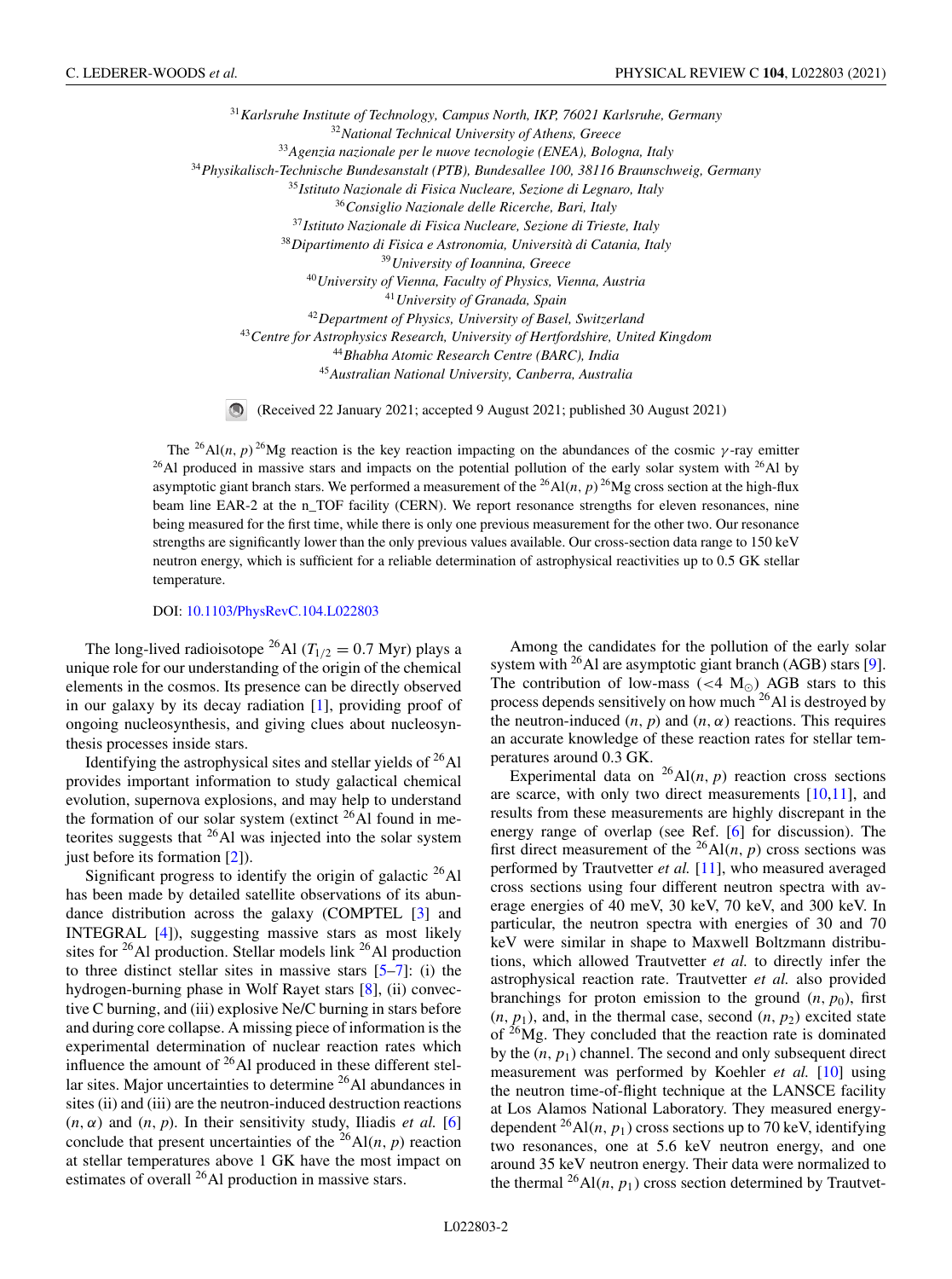ter *et al.* [\[11\]](#page-6-0). Despite normalizing to the value of Trautvetter *et al.* at lower energy, it turned out that astrophysical reactivities calculated using the Koehler *et al.* data were significantly higher than those derived with the data of Trautvetter *et al.* (see, e.g., Refs. [\[6,12\]](#page-6-0) for a discussion). It should be noted that the most recent study identifying states in  $27$ Al above the neutron separation energy, performed via the <sup>27</sup>Al( $p, p'$ ) reaction by Benamara *et al.* [\[13\]](#page-6-0), indicate about 7–8 states per 100 keV. This is similar to results by de Smet *et al.*'s [\[14\]](#page-6-0) study of the <sup>26</sup>Al(*n*,  $\alpha$ ) channel, where six resonances were observed below neutron energies of 110 keV, suggesting that the  $^{26}$ Al(*n*, *p*) cross section may be strongly influenced by several resonances not observed yet. Therefore, new data on this important reaction are urgently required to resolve the discrepancies between existing experimental data.

We simultaneously measured <sup>26</sup>Al(*n*, *p*) and <sup>26</sup>Al(*n*,  $\alpha$ ) reaction cross sections at the neutron time-of-flight facility n\_TOF at CERN. This paper reports on results for the  $^{26}$ Al(*n*, *p*) reaction; results on the  $^{26}$ Al(*n*,  $\alpha$ ) reaction will be published in a subsequent article [\[15\]](#page-6-0).

At n\_TOF, a highly intense pulsed neutron beam is produced by spallation reactions of a 20-GeV proton beam impinging on a massive Pb target. The initially highly energetic neutrons are slowed down by using a water moderator surrounding the target. This results in a neutron spectrum ranging from thermal-neutron energies (25 meV) to several GeV. The measurement was performed at the recently commissioned vertical high-flux beam line EAR-2 at a distance of about 20 m from the spallation target  $[16]$ . We used a large neutron beam collimator with a diameter of 8.6 cm to maximize the neutron flux. This allowed us to achieve good statistical accuracy despite the small sample mass due to  $^{26}$ Al being radioactive. The <sup>26</sup>Al sample was produced by Los Alamos National Laboratory and EC-JRC Geel about 20 years ago [\[17\]](#page-6-0). It has an active area of  $5 \times 6$  cm<sup>2</sup> and consists of  $2.58(12) \times 10^{17}$  atoms <sup>26</sup>Al [\[14,17\]](#page-6-0).

The  $(n, p)$  reaction cross section on <sup>26</sup>Al was measured by using a silicon strip detection setup housed in an aluminium reaction chamber (see Fig. 1). The detection setup consisted of two  $50 \times 50$  mm<sup>2</sup> silicon strip detectors, arranged as a  $\Delta E$ -*E* telescope. The  $\Delta E$  detector was a 20- $\mu$ m-thick singlesided silicon strip detector (SSD, 16 strips). Placed behind it was a 50  $\mu$ m SSD (16 strips). Proton energies for the main reaction channels are about 4.6 MeV for  ${}^{26}$ Al(*n*, *p*<sub>0</sub>) events, about 2.9 MeV for <sup>26</sup>Al(*n*, *p*<sub>1</sub>), and 1.8 MeV for <sup>26</sup>Al(*n*, *p*<sub>2</sub>). In all those cases, protons will produce a signal above threshold both in the  $\Delta E$  and the *E* detectors (a 1 MeV proton has a range of  $\approx$ 20  $\mu$ m in silicon). In contrast, events produced in the <sup>26</sup>Al(*n*,  $\alpha$ ) reaction can be eliminated because they are stopped already in the thin 20  $\mu$ m  $\Delta E$  detector. Protons emitted by the  $(n, p_2)$  branch are completely stopped in the  $\Delta E$ -*E* system, while protons of the  $(n, p_1)$  branch are only stopped if emitted at certain angles (the range of 2.9 MeV protons in silicon is about 90  $\mu$ m, so slightly larger than the combined  $20 + 50 \mu m$  thickness of the SSDs), and protons from the  $(n, p_0)$  channel are not stopped. A thicker  $E$  detector, which would stop all protons, was not chosen because the  $\gamma$ flash (highly intense, prompt  $\gamma$  radiation produced when the proton pulse hits the spallation target) was found to saturate



FIG. 1. (a) Reaction chamber with silicon detectors and Al sample. (b)  $\Delta E$ -*E* telescope setup to identify protons emitted in  $^{26}$ Al(*n*, *p*) reactions.

thicker detectors, which would have had the effect of lowering the upper neutron energy limit. Data were recorded using flash ADCs (12 and 14 bit at sampling rates of 56.25 and 62.5 MHz, respectively). We developed a dedicated pulse shape analysis algorithm for the present experimental setup to analyze signals as close as possible to the  $\gamma$  flash. This allowed us to reach an upper neutron energy limit of 150 keV, the highest energy reached so far in a time-of-flight measurement of the  $^{26}$ Al(*n*, *p*) reaction.

The detection efficiency of the setup was determined by normalizing the data to the well-known  ${}^{10}B(n, \alpha)$  cross sec-tion between 1 and 100 eV [\[18\]](#page-6-0), using a  $^{10}$ B sample of the same size as the  $^{26}$ Al sample. The thickness of this  $^{10}$ B sample has been determined with an accuracy of 5% by a protonelastic backscattering spectrometry measurement performed at the 3 MV tandem pelletron accelerator at the Centro Nacional de Aceleradores (CNA, Spain). The different neutron fluences on the Al and B samples were measured by recording the number of protons hitting the spallation target (which is proportional to the number of neutrons produced). An uncertainty of 3% for this fluence normalization was determined by monitoring the stability of the number of counts in the silicon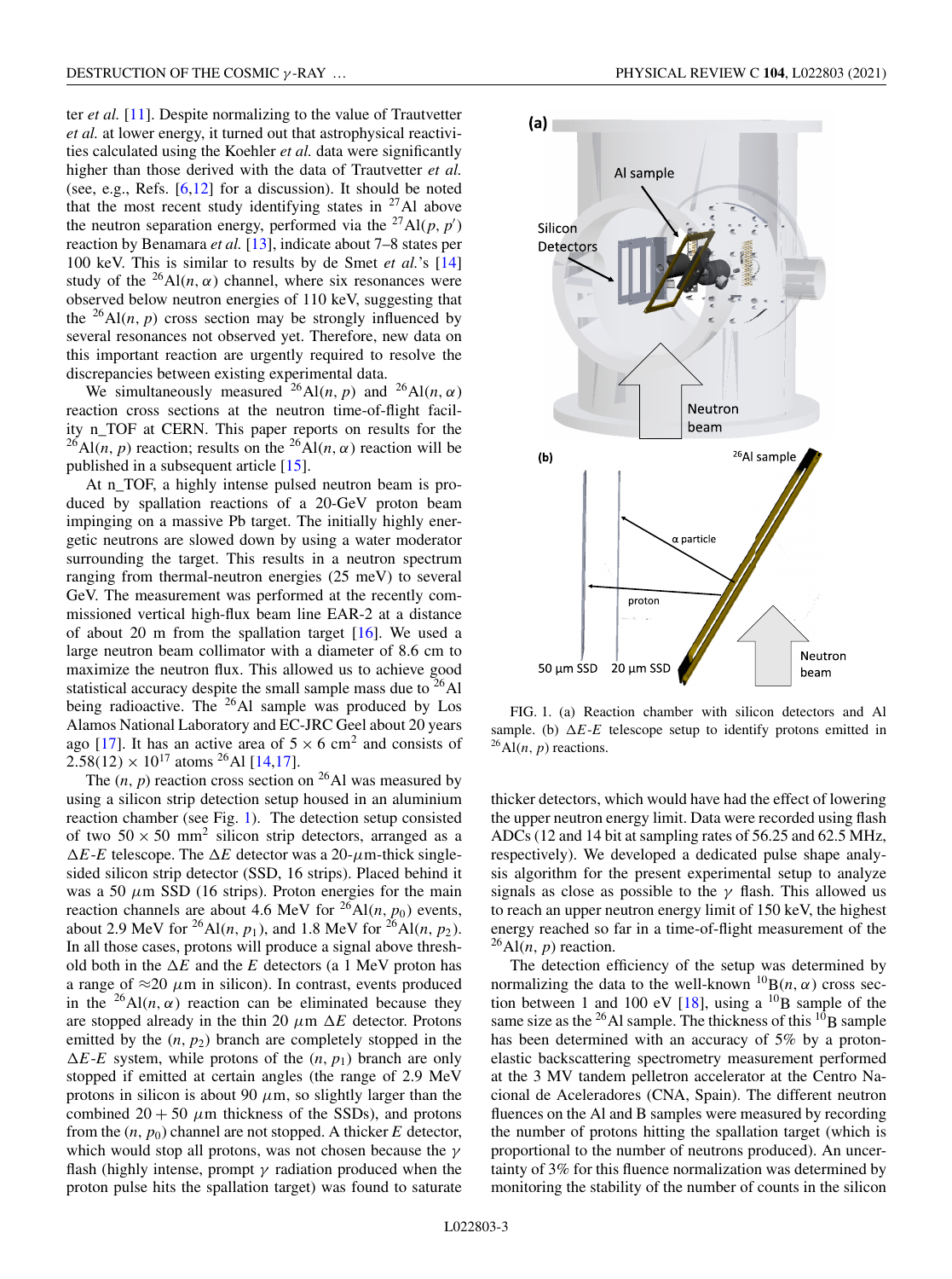

<span id="page-3-0"></span>

FIG. 2. (a)  $\Delta E$  vs  $E$  energy across the entire neutron energy range from thermal (25 meV) to 150 keV. Clear groups of events can be observed for <sup>26</sup>Al(*n*, *p*<sub>1</sub>) and <sup>6</sup>Li(*n*, *t*) reactions. <sup>26</sup>Al(*n*, *p*<sub>1</sub>) events are spread over two groups as some protons do not get stopped in the  $\Delta E$ -*E* system. (b) Same as (a) but for events corresponding to neutron energies in the resonance region (1–150 keV).

detectors normalized to the protons on target for each run. The uncertainty of the  ${}^{10}B(n, \alpha)$  cross section used as a reference is negligible compared with the other systematic uncertainties (<1%) [\[18\]](#page-6-0). Alpha particles emitted in the  ${}^{10}B(n, \alpha)$  reaction are already stopped in the  $\Delta E$  detector. To take into account the difference in efficiency compared with proton detection, which requires a coincidence between  $\Delta E$  and the *E* detector at a larger distance to the sample, we also measured  ${}^6\text{Li}(n, t)$ reactions using a LiF sample enriched in <sup>6</sup>Li. Using the ratio of tritons detected in  $\Delta E$  and tritons detected in coincidence between the  $\Delta E$  and  $E$  detectors, we determined the proton detection efficiency relative to the  $\alpha$  detection efficiency of  $\epsilon_p/\epsilon_\alpha = 0.70(4)$ .

Figure  $2(a)$  shows  $\Delta E$  vs *E* detector energies of <sup>26</sup>Al sample data across the entire neutron energy range. Most of the events are associated with the high yield for reactions induced by thermal neutrons (see Fig. 3). The <sup>26</sup>Al(*n*,  $p_1$ ) events are split across two groups, since a fraction of the protons are not completely stopped in the *E* detector. There is another group from tritons produced by the  ${}^6Li(n, t)$  reaction due to a small <sup>6</sup>Li impurity in the sample or reaction chamber. Figure  $2(b)$ is restricted to events gated on neutron energies in the reso-

FIG. 3. (a)  $^{26}$ Al(*n*,  $p_1$ ) count spectrum over the whole neutron energy range from thermal (2.5  $\times$  10<sup>-5</sup> keV) to 150 keV. (b) Zoom into the resonance region. The positions of present and previously observed resonances are marked by black lines and listed in Table I.

TABLE I. Resonance energies and resonance strengths  $\omega\gamma$  of the <sup>26</sup>Al(*n*,  $p_1$ ) reaction compared with previous data by Koehler *et al.* [\[10\]](#page-6-0). The quoted uncertainties are only due to propagating uncorrelated uncertainties due to counting statistics. The combined uncertainties due to systematic effects are 10%.

| This work     |                           | Koehler et al. $[10]$ |                           |
|---------------|---------------------------|-----------------------|---------------------------|
| $E_R$ (keV)   | $\omega \gamma_{p1}$ (eV) | $E_R$ (keV)           | $\omega \gamma_{p1}$ (eV) |
| 5.9(1)        | 1.28(16)                  | 5.578                 | 2.03(51)                  |
| 21.9(2)       | ${<}0.6$                  |                       |                           |
| 31.4(4)       | 5.8(14)                   |                       |                           |
| 35.7(4)       | 43.4(98)                  | 33.7                  | 128(22)                   |
| 41.3(4)       | 22.9(48)                  |                       |                           |
| 57(2)         | 2.7(18)                   |                       |                           |
| 75(2)         | 8.1(36)                   |                       |                           |
| 86(4)         | 85(21)                    |                       |                           |
| $\approx$ 105 | 53(13)                    |                       |                           |
| $\approx$ 120 | 46(12)                    |                       |                           |
| $\approx$ 140 | 71(22)                    |                       |                           |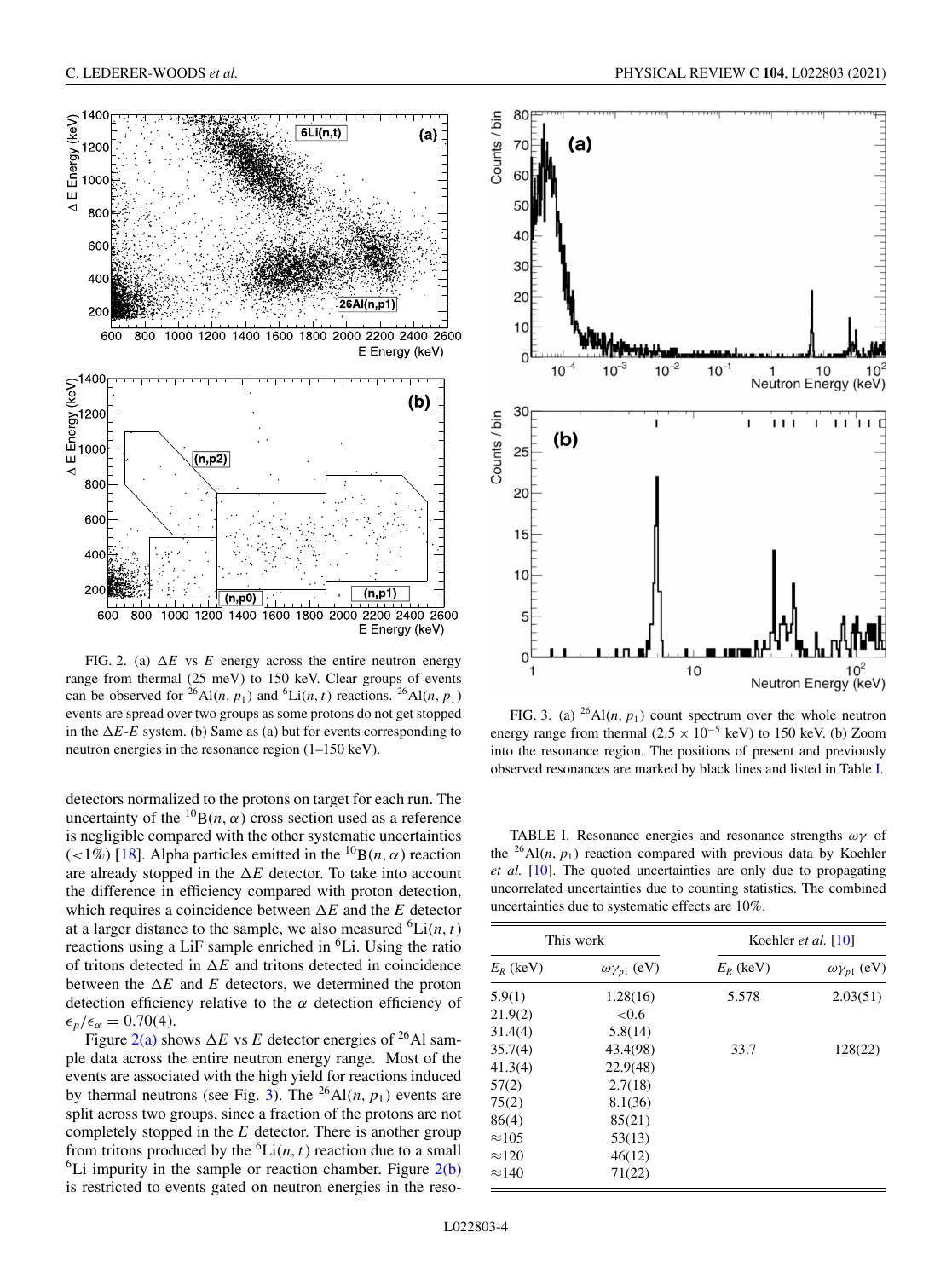nance region from 1 to 150 keV (see Fig. [3\)](#page-3-0). Events from the  ${}^6\text{Li}(n, t)$  reaction completely disappear as they are dominantly produced by thermal neutrons. The regions of interest for the  $^{26}$ Al(*n*, *p*<sub>0</sub>) and  $^{26}$ Al(*n*, *p*<sub>2</sub>) channels are also shown along with the dominant  $(n, p_1)$  grouping. For the <sup>26</sup>Al $(n, p_0)$  events a more restricted region has been selected corresponding to a minimum *E* signal energy of 850 keV due to background noise in the energy region below. This results in a loss of about 20% of  $^{26}$ Al(*n*, *p*<sub>0</sub>) events.

Figures  $3(a)$  and  $3(b)$  show the neutron energy spectrum for the dominant  $^{26}$ Al(*n*, *p*<sub>1</sub>) channel including the thermal-neutron-induced events and for the resonance region, respectively, gating on  $\Delta E$  and *E* energies of <sup>26</sup>Al(*n*, *p*<sub>1</sub>) events shown in Fig. [2.](#page-3-0) Table [I](#page-3-0) shows a list of the resonance energies and strengths from the present work compared with those seen in the earlier work of Kohler *et al.* [\[10\]](#page-6-0). The data from the energy spectrum was first converted to a cross section using  $\sigma = C_{Al}/(\epsilon n_{Al}\Phi)$  where  $C_{Al}$  is the proton count rate,  $n_{Al}$ is the areal density of the sample,  $\epsilon$  is the detection efficiency and  $\Phi$  is the neutron fluence rate (determined in a separate campaign [\[19\]](#page-6-0)). Resonance strengths were then calculated using  $\omega \gamma = Ak^2/(2\pi^2)$ , where *A* is the resonance area (eV barn) and *k* is the wave number. Potential background caused by beam induced reactions was estimated for each resonance by considering counts in regions outside the resonances, which produced small changes (3%–15%) in the calculated resonance strengths (see Fig. [3\)](#page-3-0). In a run with no neutron beam  $(1/8$  duration compared with <sup>26</sup>Al sample run) there were no background events. The individual resonance strength uncertainties listed in Table [I](#page-3-0) are only due to counting statistics. Uncertainties due to systematic effects are 10%, due to the energy distribution of the neutron fluence rate  $(2.7\%)$  [\[19\]](#page-6-0), the Al sample areal density  $(5\%)$  [\[14,17\]](#page-6-0), the B reference sample areal density  $(5\%)$ , the fluence normalization  $(3\%)$ , and the efficiency for coincident detection (6%), added in quadrature. An upper limit at a 95% confidence level on the strength is given in Table [I](#page-3-0) for a resonance at 21.9 keV, which has only been previously observed in the  $(n, \alpha)$  channel [\[14\]](#page-6-0).

Only two resonance strengths were reported in the  $^{26}$ Al(*n*,  $p_1$ ) reaction measurement by Koehler *et al.* [\[10\]](#page-6-0). The resonance strength at 5.9 keV measured here is about a factor 1.5 weaker than in Ref. [\[10\]](#page-6-0). The second resonance reported in Ref. [\[10\]](#page-6-0) is at 33.7 keV with a strength of 128 eV. In the data of Ref. [\[10\]](#page-6-0), one broad resonance is shown at this neutron energy, suggesting that this resonance strength should probably be compared with the sum of three resonance strengths in this work (31.4, 35.7, and 41.3 keV). Taking this approach, our total strength in this region yields  $72 \pm 11_{stat} \pm 7_{sys}$  eV, still almost a factor of two smaller than Ref. [\[10\]](#page-6-0). All resonances in the table below 110 keV except for  $E_R = 31.4$ , 57 and 75 keV have also been observed previously in the  $(n, \alpha)$  channel [\[14\]](#page-6-0). For the energy region above 100 keV, we find indications for several resonances, but the experimental resolution precludes us from assigning precise resonance energies. Therefore, we provide resonance strengths for these resonance energies, integrating from 95–115, 115–130, and 130–150 keV, respectively. Previous data by Benamara *et al.* [\[13\]](#page-6-0) where excitation energies above the neutron separation energy in  $27$ Al were identified using  $^{27}$ Al( $p, p'$ ) $^{27}$ Al<sup>\*</sup> reactions, quote states corresponding to about 110, 125, and 140 keV neutron energy, which is largely consistent with our data considering their excitation energy uncertainties of 4 keV [\[13\]](#page-6-0).

We determined the <sup>26</sup>Al(*n*,  $p_1$ ) cross section at thermalneutron energies (25 meV) of 2519(247) mb. This can be compared with previous measurements performed by Trautvetter *et al.* and Wagemans *et al.* [\[11,20\]](#page-6-0). In both latter cases, the cross section has been determined in a Maxwellian spectrum of a thermal reactor while in our case we provide a pointwise rather than averaged cross section. Our Maxwellian-averaged cross section at  $kT = 40$  meV is 1960(198) mb, in agreement with Trautvetter *et al.*'s value of 1850(150) mb. At  $kT = 36$  meV, corresponding to Wagemans *et al.*'s neutron spectrum, we obtain 2065(210) mb, again in good agreement to Wagemans *et al.*'s value of 1942(95) mb.

For the reaction channel to the ground state of  $^{26}Mg$ ,  $(n, p_0)$ , we obtain strengths for individual resonances; at 86 keV of 43(18) eV, and at around 140 keV of 51(22) eV. For the <sup>26</sup>Al(*n*,  $p_2$ ) channel, the statistics in individual resonances were not high enough to extract meaningful information, however, astrophysical reaction rates could be obtained for this channel (see below).

We have calculated astrophysical reactivities  $N_A \langle \sigma v \rangle$  for all three branches  $(N_A)$  is the Avogadro number). For the  $^{26}$ Al(*n*, *p*<sub>0</sub>) and  $^{26}$ Al(*n*, *p*<sub>1</sub>) channels, where we could extract reliable resonance information below 95 keV, we have used the approach by Macklin and Gibbons [\[21\]](#page-6-0), i.e.,

$$
\langle \sigma v \rangle = \left(\frac{2k_B T}{\mu}\right)^{1/2} \sigma_{\text{th}} \left(\frac{25.3 \times 10^{-6} \text{ [keV]}}{k_B T \text{ [keV]}}\right)^{1/2} + \left(\frac{2\pi}{\mu k_B T}\right)^{3/2} \hbar^2 \Sigma_i \omega \gamma(i) \exp^{-E_R(i)/k_B T}.
$$
 (1)

This was complemented by using the experimental crosssection information between 95 and 150 keV, i.e.,

$$
\langle \sigma v \rangle = \left(\frac{8}{\pi \mu}\right)^{1/2} \frac{1}{(k_B T)^{3/2}} \int \sigma(E) E \exp^{-E/k_B T} dE. \quad (2)
$$

Here  $\mu$  is the reduced mass,  $k_B$  is the Boltzmann constant, and *T* is the stellar temperature.  $\sigma_{th}$  is the cross section at the thermal-neutron energy (25 meV), and this term accounts for its contribution to the rate, using the well-known  $1/v$ energy dependence of the reaction cross section at low neutron energy. For the <sup>26</sup>Al(*n*,  $p_2$ ) channel, the reactivity was calculated using Eq. (2) over the whole energy range. Backgrounds affecting the average cross section  $\sigma(E)$  used in Eq. (2) were estimated again by considering events between resonances. For <sup>26</sup>Al(*n*,  $p_0$ ) and <sup>26</sup>Al(*n*,  $p_1$ ), a background between 95 and 150 keV of 20% and 5%, respectively, was estimated by using the resonance-free neutron energy region from 60 to 70 keV (above that, resonances are too closely spaced to estimate a background). For <sup>26</sup>Al(*n*,  $p_2$ ) where the reactivity was determined using Eq. (2) over the whole range, the background was estimated in the resonance-free regions below 95 keV, which resulted in a correction of about 20%.

Figure [4](#page-5-0) shows the reactivity  $N_A \langle \sigma v \rangle$  up to 5 GK stellar temperature compared with other experimental data and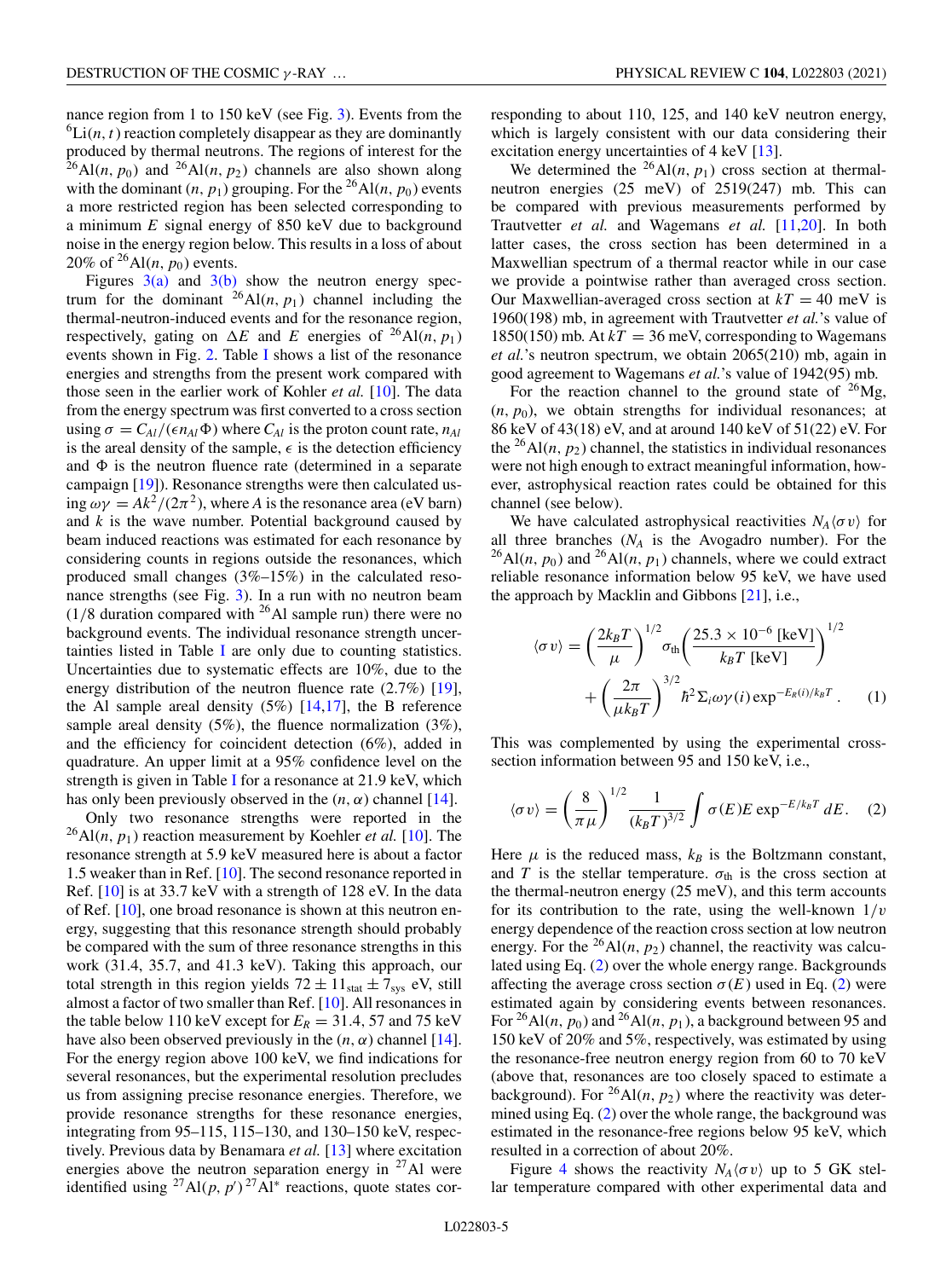<span id="page-5-0"></span>

FIG. 4. Stellar reaction rate compared with previous measurements by Trautvetter *et al.* [\[11\]](#page-6-0), Koehler *et al.* [\[10\]](#page-6-0), and theoretical calculations and evaluations [\[12,22,23\]](#page-6-0).

theoretical predictions. Our total  $^{26}$ Al(*n*, *p*) rates are shown as the black band. Our data are reliable up to 0.5–0.6 GK. Above these temperatures, cross sections above our experimental range increasingly contribute to the total reactivity, meaning that our data provide a lower limit. The large error band in the recommended reactivity by Oginni *et al.* [\[12\]](#page-6-0) reflects the discrepancies between experimental data by Trautvetter *et al.* [\[11\]](#page-6-0), Koehler *et al.* [\[10\]](#page-6-0), and theoretical calculations of the reactivity. Up to temperatures of 0.1 GK, our reactivity is smaller than even the low-energy limit suggested by Oginni *et al.*, and significantly smaller than rates by Koehler *et al.* Compared with Trautvetter *et al.*, our results are systematically higher. The figure also includes theoretical predictions and recommended values of the reactivity by NON-SMOKER [\[22\]](#page-6-0), and JINA-REACLIB v1.1 [\[23\]](#page-6-0) (which adopts rates by Caughlan and Fowler [\[24\]](#page-6-0)), both based on Hauser-Feshbach calculations. It should be noted that statistical model predictions become unreliable at low level densities, as not enough resonances contribute to the overall reactivity (Ref.  $[22]$ ) estimates that this is the case for the <sup>26</sup>Al(*n*, *p*) reaction for stellar temperatures lower than 0.5–0.6 GK). Hence, a comparison with the experimental data is of limited significance.

Table II compares  $N_A \langle \sigma v \rangle$  with results from Trautvetter *et al.* [\[11\]](#page-6-0). At 0.36 GK, both the  $(n, p_0)$  and  $(n, p_1)$  rates are higher but consistent within 1 and 2 standard deviations, respectively. In addition, our results suggest that about 5% of the total rate comes from  $(n, p_2)$  reactions which have not been published by Trautvetter *et al.* The agreement seems better at 0.82 GK, however, as mentioned before, our rates are likely underestimated due to the 150 keV neutron energy limit in our data. Compared with the median rate recommended by Oginni *et al.* [\[12\]](#page-6-0) for <sup>26</sup>Al(*n*, *p*), our rate is about a factor of 2.5 smaller at 0.1 GK, while at 0.6 GK our rate is a factor of about 1.4 smaller.

The new reactivities represent an important input to model  $^{26}$ Al destruction in AGB stars to investigate their role in the early solar system. For example, Ref. [\[25\]](#page-6-0) finds that scaling

TABLE II. Reactivities of this work compared with those of Trautvetter *et al.* [\[11\]](#page-6-0).

|               |       | Reactivity $N_A \langle \sigma v \rangle$<br>$(10^6 \text{ cm}^3 \text{ mol}^{-1} \text{ s}^{-1})$ |                    |  |
|---------------|-------|----------------------------------------------------------------------------------------------------|--------------------|--|
| T(GK)         |       | This work                                                                                          | Trautvetter et al. |  |
| 0.36          | $p_0$ | 3.0(10)                                                                                            | 1.9(9)             |  |
| 0.36          | $p_1$ | 26.2(39)                                                                                           | 18.6(25)           |  |
| 0.36          | $p_2$ | 1.5(6)                                                                                             |                    |  |
| 0.82          | $p_0$ | 5.0(15)                                                                                            | 3.6(29)            |  |
| 0.82          | $p_1$ | 23.1(32)                                                                                           | 19.0(32)           |  |
| 0.82          | $p_2$ | 1.7(7)                                                                                             |                    |  |
| $\approx$ 3.6 | $p_0$ |                                                                                                    | 8.6(39)            |  |
| $\approx$ 3.6 | $p_1$ |                                                                                                    | 30.1(78)           |  |

all neutron induced rates on  $^{26}$ Al by a factor two reduces the amount of  $^{26}$ Al by half, indicating that  $^{26}$ Al produced in AGB stars is highly sensitive to neutron-induced reaction rates [in particular  $(n, p)$  and  $(n, \alpha)$  because the  $(n, \gamma)$  rate is much smaller]. Regarding massive stars, the reasonable agreement of our results with those of Trautvetter *et al.* [\[11\]](#page-6-0) at 0.36 GK indicates that Trautvetter *et al.*'s data at the higher stellar temperatures are a reasonable choice to use in stellar models.

In summary, we have measured  $^{26}$ Al(*n*, *p*) reactions over a wide energy range at the high-flux beam line EAR-2 at n\_TOF (CERN) using a dedicated silicon strip detection system. We obtain resonance energies and strengths of 11 resonances, with systematic uncertainties of 10%. Astrophysical reactivities were calculated including all relevant branches  $(n, p_0)$ ,  $(n, p_1)$ , and  $(n, p_2)$ , and are significantly lower than Koehler *et al.* in the energy range of overlap [\[10\]](#page-6-0), and slightly higher than activation data from Trautvetter *et al.* [\[11\]](#page-6-0). Our results significantly constrain reaction-rate uncertainties compared with the current recommended rate uncertainties by Oginni *et al.* [\[12\]](#page-6-0), providing accurate reactivities up to 0.5 GK and an improved lower limit of the reaction rate for higher stellar temperatures up to 1 GK. Our reasonable agreement with Trautvetter *et al.* for overlapping temperature ranges suggest that Trautvetter *et al.*'s rates at higher stellar temperatures (>1 GK) are presently a reasonable choice for stellar models. However, in the future, a measurement of this key reaction rate at higher neutron energies is very important to further constrain the reaction rate at the higher stellar temperatures ( $>1$  GK) relevant for <sup>26</sup>Al destruction in massive stars.

The authors thank P. Black (University of Edinburgh) for support in design and construction of the detection system and P. Morrall (Daresbury Laboratory) for production of the B and LiF reference samples. This work was supported be the Austrian Science Fund (FWF), project J3503, by the UK Science and Technologies Facilities Council (STFC), projects ST/L005824/1 and ST/M006085/1, and the European Research Council ERC-2015-STG Nr. 677497.